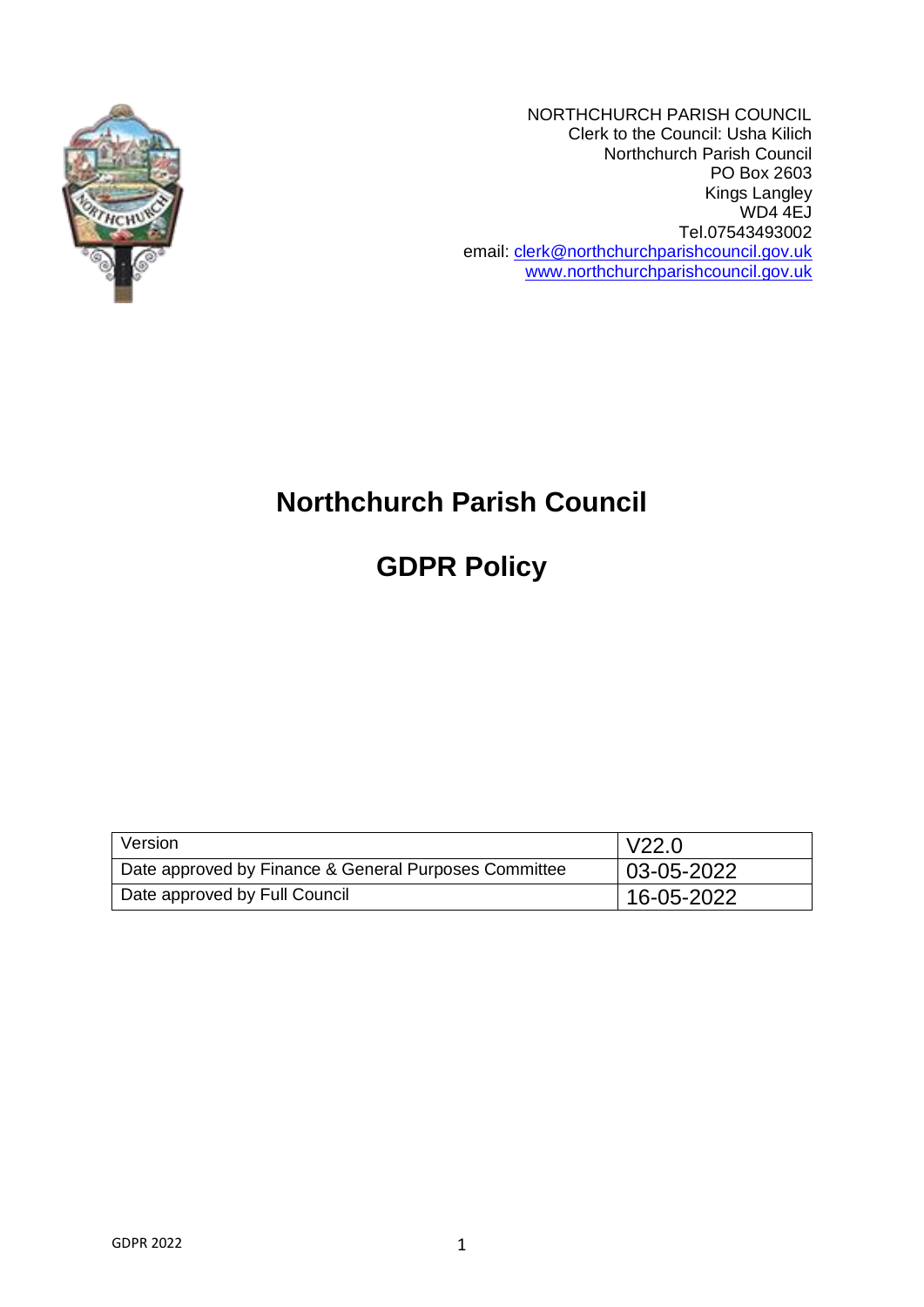## **1. Purpose of the policy**

Northchurch Parish Council adopted this policy to comply with the General Data Protection Regulations (GDPR) 2018 and other legislation relating to personal data. The policy sets out why and how the council will collect, use, and store personal information such as names, photographs and contact details.

## **2. 'Personal data' definition**

"Personal data" is any information about a living individual, which allows them to be identified from that data, for example a name, photographs, videos, email address, or address. A person can be identified by the personal data alone or in combination with other information.

## **3. The five lawful reasons, under GDPR, to process personal information**

- **3.1. Compliance with legal obligation**: The council is a public authority and has certain powers and duties. Most of your personal data is processed for compliance with a legal obligation which includes the discharge of the council's statutory functions and powers. Sometimes when exercising these powers or duties it is necessary to process personal data of residents or people using the council's services.
- **3.2. Contractual necessity**: We may also process personal data if it is necessary for the performance of a contract.
- **3.3. Consent**: Sometimes the use of your personal data requires your consent. On these occasions we will first obtain your consent to that use. In the UK, the age of consent to provide personal data is 13 years old. If the council suspects that a person is under 13 years old, the council will make reasonable efforts to seek the consent of a responsible adult.
- **3.4. Vital interests**: It is possible to process personal information to protect an individual without their consent e.g., in a life-or-death situation where emergency contact information is needed.
- **3.5. Public Interest**: When the Parish Council is acting in the public interest, personal data may be processed if it is necessary to undertake the tasks.

#### **4. Why the council processes personal information**

- **4.1.** To deliver public services:
	- **4.1.1.** To seek your views and understand your needs
	- **4.1.2.** To contact you by post, email, or telephone
	- **4.1.3.** To inform you of services or projects
	- **4.1.4.** To notify you of changes to our services
- **4.2.** To promote the interests of the council: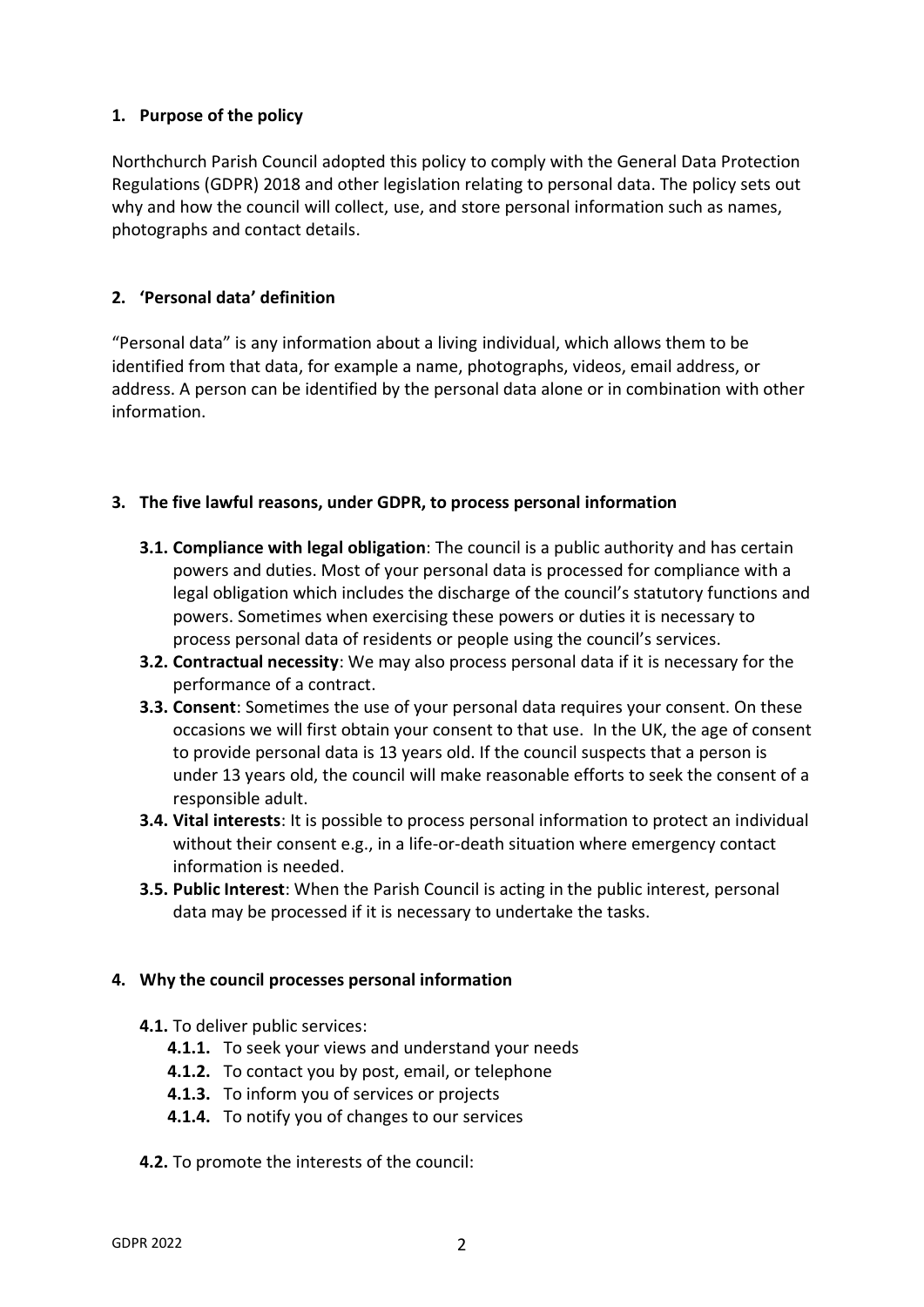- **4.2.1.** To enable us to meet legal and statutory obligations
- **4.2.2.** To confirm your identity and prevent and detect fraud and corruption
- **4.2.3.** To maintain our own accounts and records
- **4.2.4.** To process financial transactions

#### **5. How the council processes personal information**

- **5.1.** The way we collect, use and store information will be:
	- **5.1.1.** lawful, fair, and transparent
	- **5.1.2.** accurate and up to date
	- **5.1.3.** for a valid and clearly explained purpose
	- **5.1.4.** for only as long as necessary for this purpose
	- **5.1.5.** secure, with measures to prevent loss, misuse, unauthorised access and disclosure

#### **6. How the council uses personal data on our website**

**6.1.** Cookies

Our website is powered by WordPress. Cookies are only used to ensure that it runs properly. They are not used for tracking purposes, just to hold site information for the duration of your browsing session. We do not use 3rd Party / Tracking / Advertising cookies. If you would like to know more the organisation AboutCookies.org provides further information, including how to delete cookies in your browser.

#### **6.2.** Google Analytics

Our website uses Google Analytics, a web analytics service provided by Google, Inc. ("Google"). Google Analytics uses "cookies", which are text files placed on your computer, to help the website analyse how users use the site. The information generated by the cookie about your use of the website (including your IP address) will be transmitted to and stored by Google on servers in the United States. Google will use this information for the purpose of evaluating your use of the website, compiling reports on website activity for website operators and providing other services relating to website activity and internet usage. Google may also transfer this information to third parties where required to do so by law, or where such third parties process the information on Google's behalf. Google will not associate your IP address with any other data held by Google. You may refuse the use of cookies by selecting the appropriate settings on your browser, however, please note that if you do this you may not be able to use the full functionality of this website. By using this website, you consent to the processing of data about you by Google in the manner and for the purposes set out above.

#### **6.3.** Links to other websites

Our website contains links to other websites. This policy only applies to our website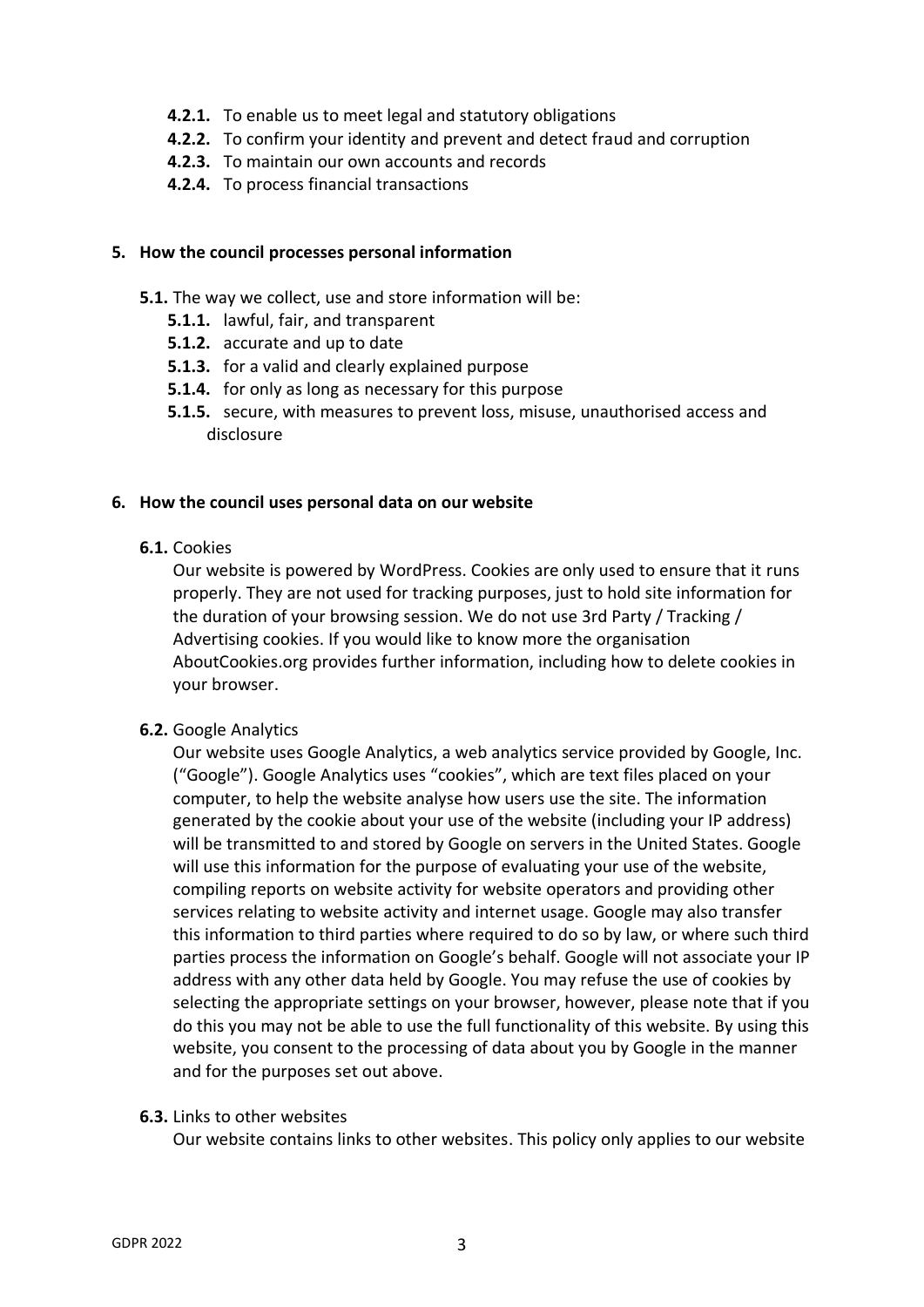so when you link to other websites you should read their policy. Please address any queries concerning this policy, our website, or any other general query to us.

### **7. How the council shares personal information**

**7.1.** Third Parties

We may need to share personal data with third parties, such as Hertfordshire County Council, Dacorum Borough Council, or maintenance contractors, so that we can carry out responsibilities or they can carry out their responsibilities. If we work together for a joint purpose, we are jointly responsible for processing the personal information. If there is no joint purpose, then each party is individually responsible for processing the personal information.

## **7.2.** Transfer abroad

Any personal data transferred to countries or territories outside the European Economic Area ("EEA") will only be placed on systems complying with measures giving equivalent protection of personal rights either through international agreements or contracts approved by the European Union. Our website is also accessible from overseas so on occasion some personal data, for example in a newsletter or minutes of a meeting, may be accessed from overseas.

## **8. How long the council keeps personal information**

- **8.1.** We will keep personal information only for as long as we need it. For example:
	- **8.1.1.** 8 years for financial records to support HMRC audits or provide tax information.
	- **8.1.2.** 3 years for personal injury claims
	- **8.1.3.** 6 years for contract claims

## **9. Your rights**

- **9.1.** When exercising any of the rights below, we may need to verify your identity for your security. You have the right to:
	- **9.1.1.** be informed e.g., through this policy
	- **9.1.2.** request the data we hold on you as well as why we have it, who has access to it and where it was obtained from. We will respond to requests within one month of receiving them. There is no charge for the first request
	- **9.1.3.** correct and update the personal data we hold on you. If the data we hold on you is out of date, incomplete or incorrect you can inform us, and we will update it
	- **9.1.4.** have your personal data erased if you feel we should no longer be using it or are using it unlawfully. When we receive your request, we will then either